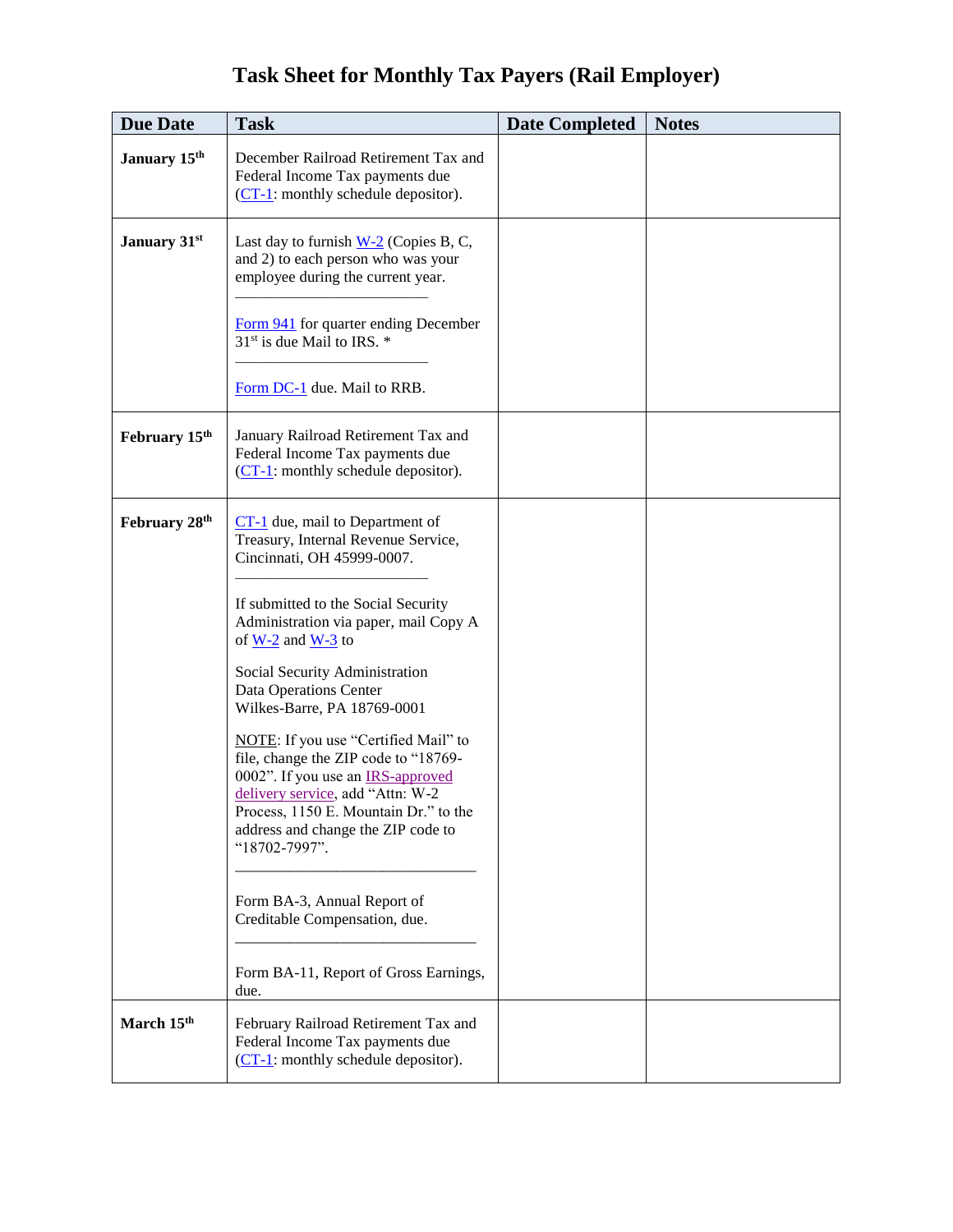## **Task Sheet for Monthly Tax Payers (Rail Employer)**

| <b>Due Date</b>  | <b>Task</b>                                                                                                                              | <b>Date Completed</b> | <b>Notes</b> |
|------------------|------------------------------------------------------------------------------------------------------------------------------------------|-----------------------|--------------|
| March 31st       | If filing electronically, due date of<br>submission of $\underline{W-2}$ and $\underline{W-3}$ to the<br>Social Security Administration. |                       |              |
| <b>April 1st</b> | Form BA-6a, Form BA-6 Address<br>Report, due.                                                                                            |                       |              |
| April 15th       | March Railroad Retirement Tax and<br>Federal Income Tax payments due<br>$(CT-1)$ : monthly schedule depositor).                          |                       |              |
| April 30th       | Form $941$ for quarter ending March 31 <sup>st</sup><br>is due. Mail to IRS. *<br>Form DC-1 due. Mail to RRB.                            |                       |              |
| May $15th$       | April Railroad Retirement Tax and<br>Federal Income Tax payments due<br>$(CT-1)$ : monthly schedule depositor).                          |                       |              |
| June 15th        | May Railroad Retirement Tax and<br>Federal Income Tax payments due<br>$(CT-1)$ : monthly schedule depositor).                            |                       |              |
| July 15th        | June Railroad Retirement Tax and<br>Federal Income Tax payments due<br>$(CT-1)$ : monthly schedule depositor).                           |                       |              |
| July 31st        | Form $941$ for quarter ending June 30 <sup>th</sup> is<br>due. Mail to IRS. *                                                            |                       |              |
|                  | Form DC-1 due. Mail to RRB.                                                                                                              |                       |              |
| August 15th      | July Railroad Retirement Tax and<br>Federal Income Tax payments due<br>(CT-1: monthly schedule depositor).                               |                       |              |
| September 15th   | August Railroad Retirement Tax and<br>Federal Income Tax payments due<br>$(CT-1)$ : monthly schedule depositor).                         |                       |              |